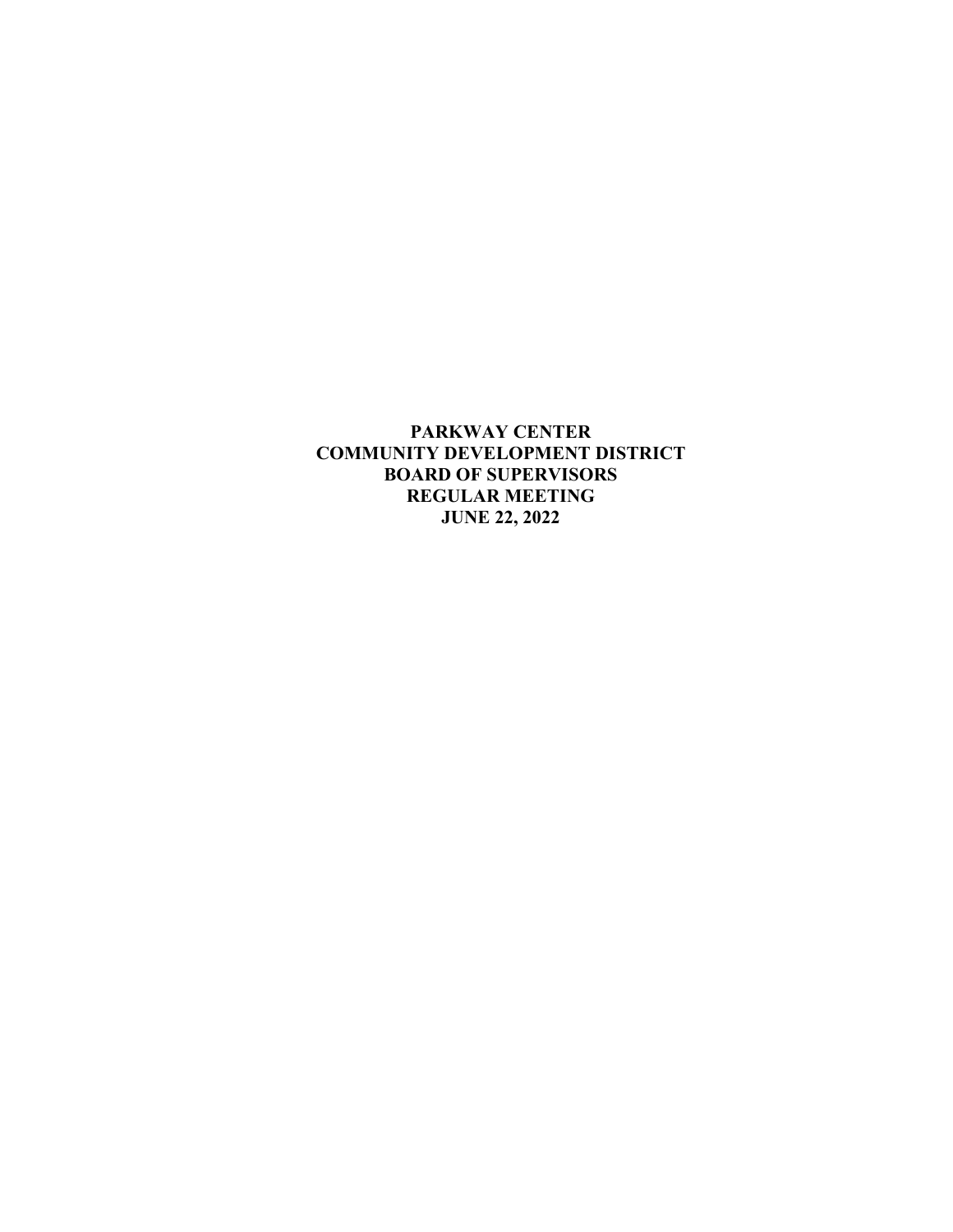## **PARKWAY CENTER COMMUNITY DEVELOPMENT DISTRICT AGENDA WEDNESDAY, JUNE 22, 2022 AT 6:30 p.m.**

The Parkway Center Clubhouse, Located at 7461 S Falkenburg Rd Riverview, FL 33578

| <b>District Board of Supervisors</b> | Chairman<br>Vice Chairman<br>Supervisor<br>Supervisor<br>Supervisor | Koko Miller<br>JoAnn Ward<br>Tanya O'Conner<br>Linda Bell<br>Charlotte Hazlewood |
|--------------------------------------|---------------------------------------------------------------------|----------------------------------------------------------------------------------|
| <b>District Manager</b>              | Inframark, LLC                                                      | Gene Roberts                                                                     |
| <b>District On-Site Manager</b>      | Inframark, LLC                                                      | <b>Yessica Alvarez</b>                                                           |
| <b>District Attorney</b>             | Burr Forman                                                         | Scott Steady                                                                     |
| <b>District Engineer</b>             | Stantec, Inc.                                                       | Tonja Stewart                                                                    |

#### *All cellular phones and pagers must be turned off while in the meeting room*

The regular meeting will begin at **6:30 p.m**. with the third section is called **Vendor/Staff Reports.** This section allows the District Engineer, and Attorney to update the Board of Supervisors on any pending issues that are being researched for Board action and vendors presentation of information from any potential or current contractor of the district. The fourth section is called **Business Items.** The business items section contains items for approval by the District Board of Supervisors that may require discussion, motion and votes on an item-by-item basis. Fifth section called **Consent Agenda**. The Consent Agenda section contains items that require the review and approval of the District Board of Supervisors as a normal course of business. The sixth section called **Management Report**s allows the District Administrator to update the Board of Supervisors on any pending issues that are being researched for Board action and vendors presentation of information from any potential or current contractor of the district. If any member of the audience would like to speak on one of the business items, they will need to register with the District Administrator prior to the presentation of that agenda item. Occasionally, certain items for decision within this section are required by Florida Statute to be held as a Public Hearing. During the Public Hearing portion of the agenda item, each member of the public will be permitted to provide one comment on the issue, prior to the Board of Supervisors' discussion, motion and vote. Agendas can be reviewed by contacting the Manager's office at (813) 873-7300 at least seven days in advance of the scheduled meeting. Requests to place items on the agenda must be submitted in writing with an explanation to the District Manager at least fourteen (14) days prior to the date of the meeting. The seventh section is called **Supervisor Requests**. This is the section in which the Supervisors may request Staff to prepare certain items in an effort to meet the district's needs. The final section is called **Audience Questions, Comments and Discussion Forum.** This portion of the agenda is where individuals may comment on matters that concern the district. The Board of Supervisors or Staff is not obligated to provide a response until sufficient time for research or action is warranted. IF THE COMMENT CONCERNS A MAINTENANCE RELATED ITEM, THE ITEM WILL NEED TO BE ADDRESSED BY THE DISTRICT ADMINSTRATOR OUTSIDE THE CONTEXT OF THIS MEETING.

Public workshops sessions may be advertised and held in an effort to provide informational services. These sessions allow staff or consultants to discuss a policy or business matter in a more informal manner and allow for lengthy presentations prior to scheduling the item for approval. Typically, no motions or votes are made during these sessions.

Pursuant to provisions of the Americans with Disabilities Act, any person requiring special accommodations to participate in this meeting is asked to advise the District Office at (813) 873-7300, at least 48 hours before the meeting. If you are hearing or speech impaired, please contact the Florida Relay Service at 7-1-1, who can aid you in contacting the District Office.

Any person who decides to appeal any decision made by the Board with respect to any matter considered at the meeting is advised that this same person will need a record of the proceedings and that accordingly, the person may need to ensure that a verbatim record of the proceedings is made, including the testimony and evidence upon which the appeal is to be based.